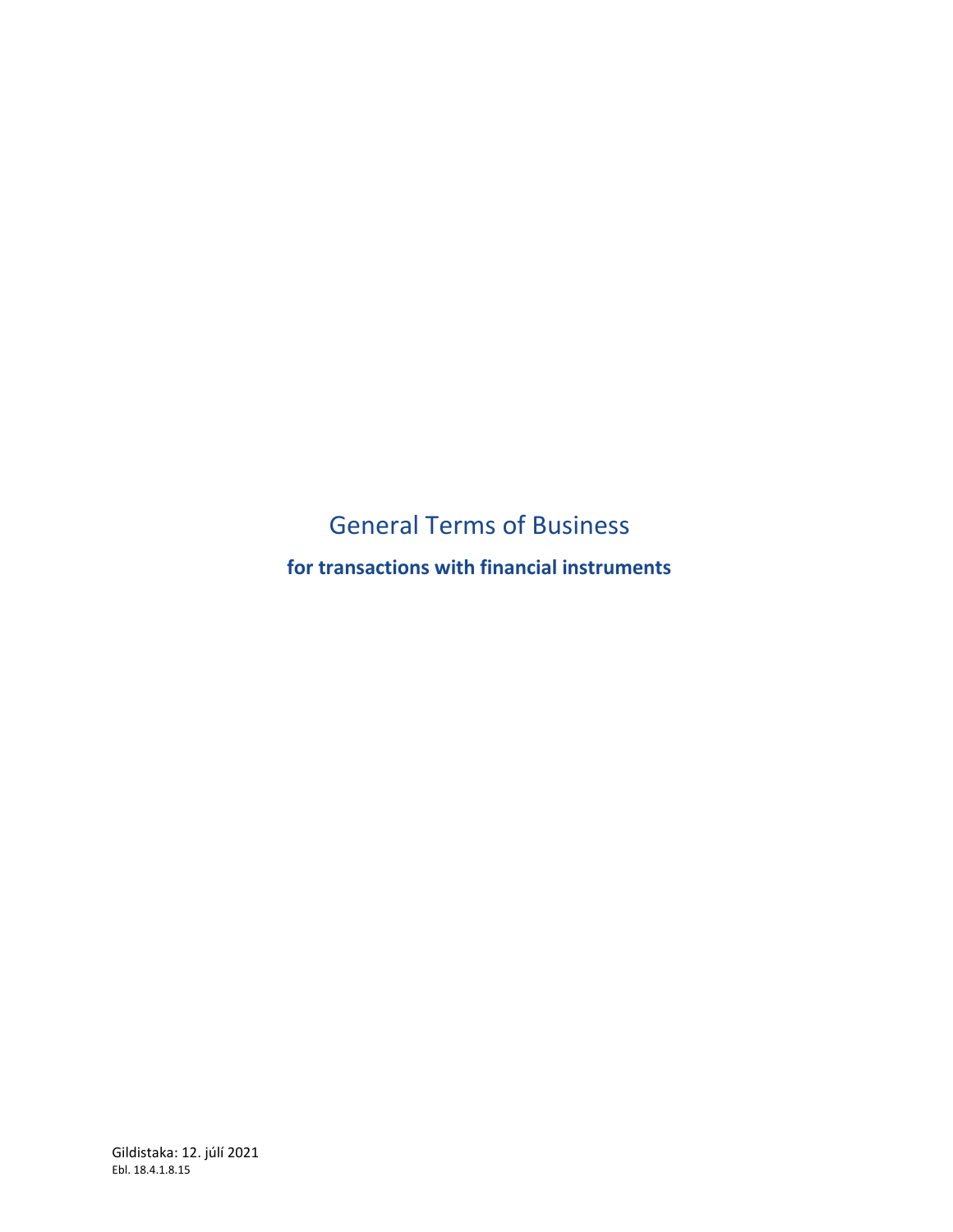

# Contents:

| 2.             |  |
|----------------|--|
| 4.             |  |
| 5.             |  |
| 6.             |  |
| 7 <sup>1</sup> |  |
| 8.             |  |
| 9.             |  |
| 10.            |  |
| 11.            |  |
|                |  |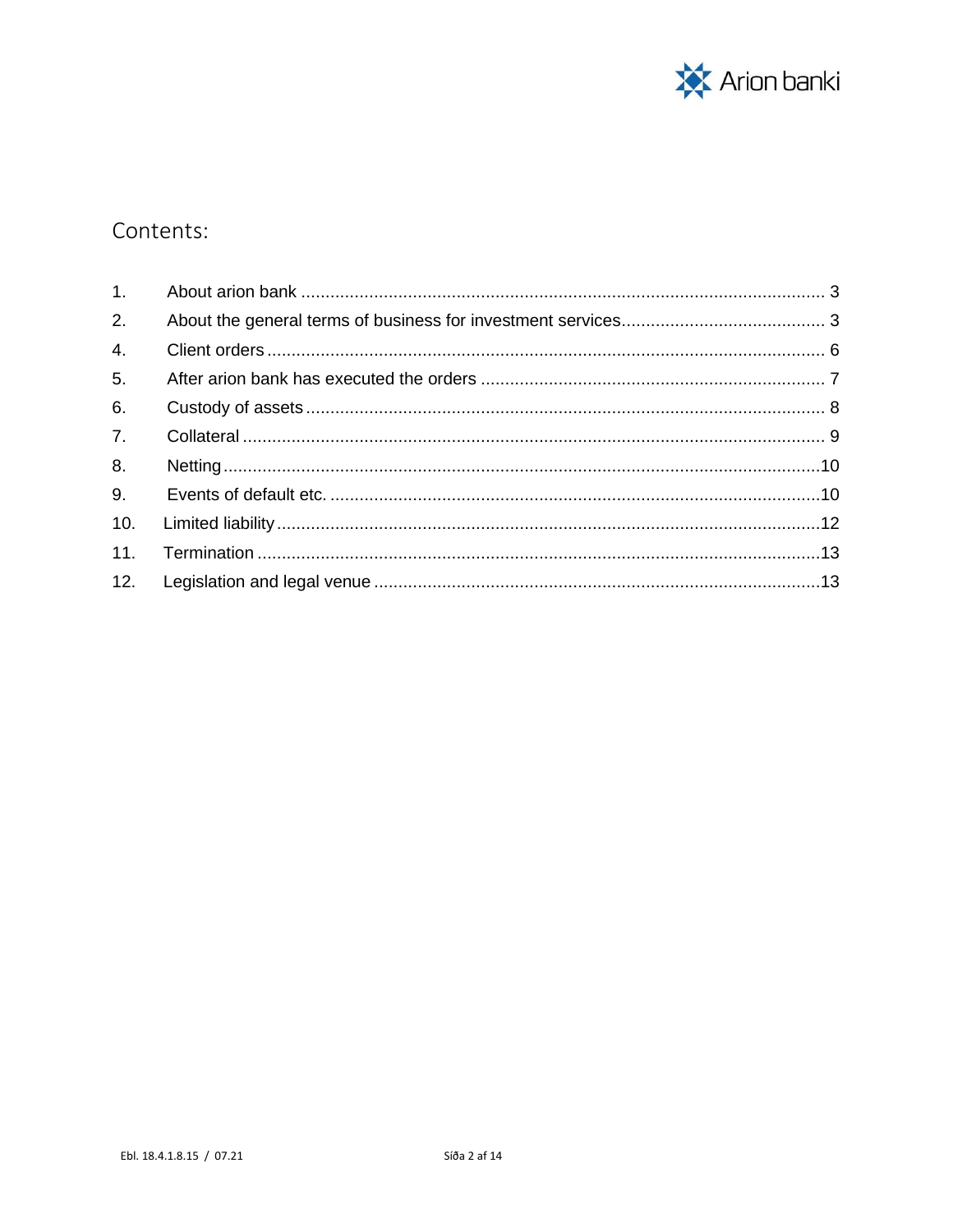

#### **GENERAL TERMS OF BUSINESS FOR TRANSACTIONS WITH FINANCIAL INSTRUMENTS**

#### <span id="page-2-0"></span>**1. ABOUT ARION BANK**

Arion Bank hf. ID-No. 581008-1050 (hereafter "**Arion Bank"** or **"the Bank"**) has an operating licence as a retail bank under the Financial Undertakings Act No. 161/2002 and is supervised by the Financial Supervisory Authority of the Central Bank of Iceland (FSA) [\(sedlabanki.is\)](http://sedlabanki.is/). The Bank has branches throughout Iceland and has its headquarters at Borgartún 19, 105 Reykjavík, Iceland. Its telephone number is (+354) 444 7000 and e-mail address is [arionbanki@arionbanki.is.](mailto:arionbanki@arionbanki.is) Further information on the Bank and the services it provides can be found on its website, [http://arionbanki.is.](http://arionbanki.is/) Arion Bank is a member of the Depositors' and Investors' Guarantee Fund, cf. Article 3 of Act No. 98/1999 on Deposit Guarantees and Investor Compensation Schemes, and the Fund guarantees deposits, securities and cash with certain exceptions. Further information on the fund and its payout rules can be found on the website [tif.is.](file://///lex/arni$/Stefán%20Orri%20Ólafsson/Arion%20banki%20hf/MiFid%20II/Lokayfirferð%20í%20maí/tif.is)

#### <span id="page-2-1"></span>**2. ABOUT THE GENERAL TERMS OF BUSINESS FOR INVESTMENT SERVICES**

These general terms of business for investment services apply to the receipt and transmission of orders from clients in relation to one or more financial instruments, the execution of orders on behalf of clients, asset management and investment advice and other additional services in connection with transactions with financial instruments which Arion Bank agrees to provide clients with and which may fall under the scope of these market terms.

These general terms of business for investment services come into effect on 12 July 2021. Arion Bank reserves the right to invalidate, add to, or amend these terms at its own discretion. The Bank should give notice of any such changes on its website and publish the updated terms there. Such changes will become effective on the date specified in the notice.

Transactions and services pursuant to these terms are governed by various laws, regulations and rules. The client is encouraged to read the applicable laws and regulations at any given time and to obtain advice as required, such as external specialist advice if deemed necessary by the client. These terms are standardized and cannot be amended by the client. Please note that Arion Bank's general terms of business also apply to business between Arion Bank and its clients and complement these terms. These terms take precedence over Arion Bank's general terms of business provided the transaction or service is governed by these terms.

#### **3. BEFORE THE CLIENT GIVES AN ORDER OR A SERVICE IS PROVIDED**

Arion Bank will provide clients and potential clients with the information required under Article 34 of the Markets for Financial Instruments Act No. 115/2021 on the website arionbanki.is/fjarfestavernd or on a durable medium as applicable. This may apply to information on the Bank, its services, the nature and risks of specific financial instruments, policy on best practice, policy on conflicts of interest, trading venues, changes to terms and estimated costs and fees in connection with the service provided.

# A. OTHER TERMS

Arion Bank may demand that the client signs or agrees to other special terms or agreements before any services are provided on the basis of these terms or in respect of other services not governed by these terms. In the event of any discrepancies between these terms and the provisions of special terms or agreement made on their basis, the provisions of the special terms or agreement shall apply.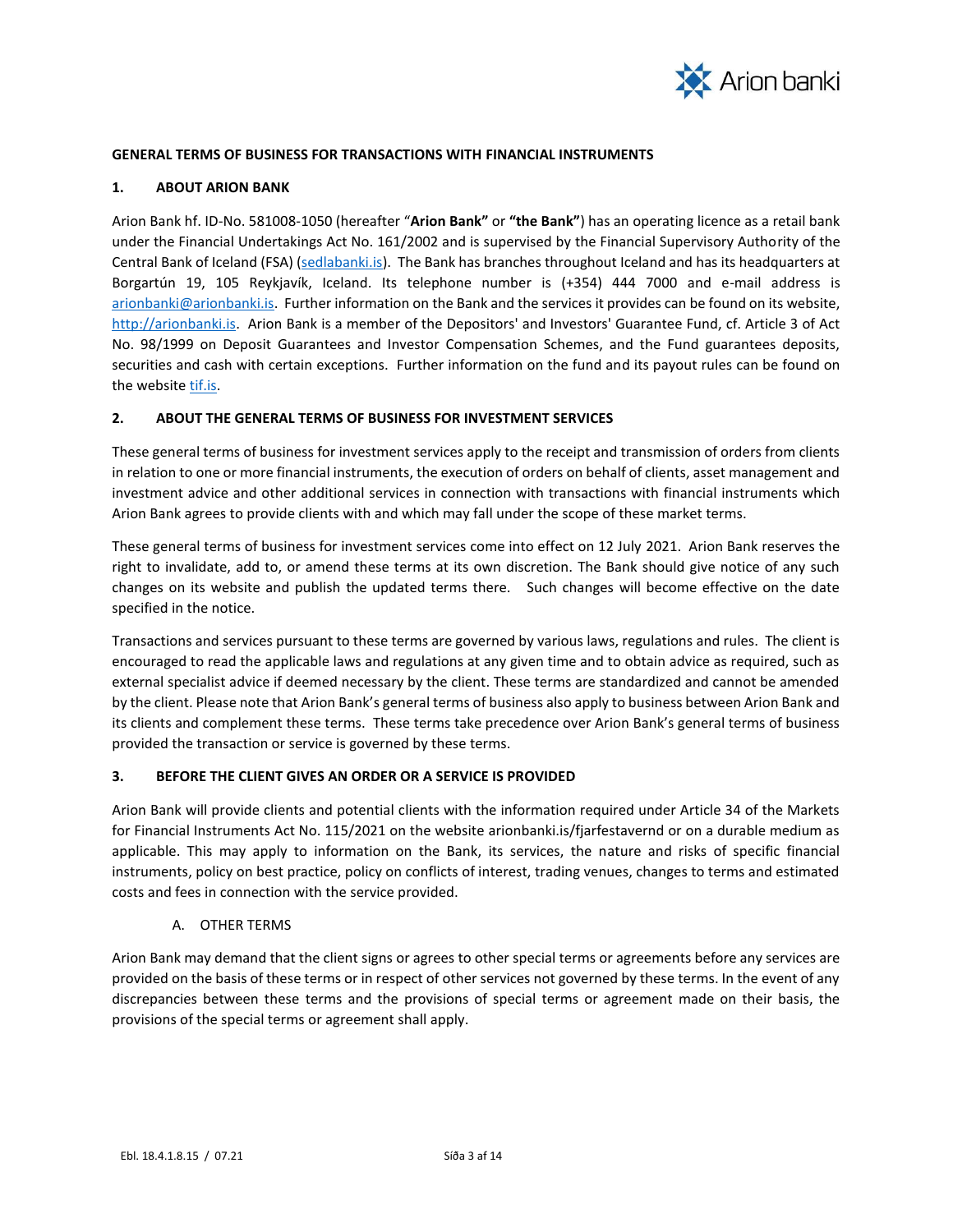

# B. RISKS ASSOCIATED WITH TRANSACTIONS WITH FINANCIAL INSTRUMENTS

Arion Bank reminds its clients of the risk associated with transactions with financial instruments. Returns on financial instruments can fluctuate significantly between periods, and returns in the past are no guarantee of returns in the future. Arion Bank is not responsible if it is not possible to buy or sell the financial instruments which the client has asked to buy or sell or in the price range stated by the client.

The client is advised to read the Bank's overview of the main characteristics and risks of financial instruments, which is available online a[t arionbanki.is/](http://arionbanki.is/)fjarfestavernd.

# C. CATEGORIZING CUSTOMERS AND PRODUCT DEVELOPMENT

At the beginning of the business relationship Arion Bank categorizes its clients as eligible counterparties, professional clients or retail clients in accordance with Article 51 of the Market for Financial Instruments Act and the Bank's rules on categorizing clients.

The Bank informs clients which category they are in, their right to request that they be categorized differently and the consequences thereof. Professional clients are responsible for notifying Arion Bank of any changes that could affect their current categorization as professional clients.

In transactions with eligible counterparties Arion Bank is not obliged to meet the conditions stipulated in Articles 33- 41, 44-46, 48 and 49 (1-2) of the Market for Financial Instruments Act, cf. Article 55 of the Act.

Furthermore, during its product development process Arion Bank also defines specific target groups of eventual clients within the relevant client category with regard to significant risk. Arion Bank assesses which products and services suit different target groups.

#### D. NO INVESTMENT ADVICE

Arion Bank will not provide investment advice or any kind of advisory service unless there is a written agreement on such service. Clients must rely entirely on their own judgement when giving instructions on the basis of these terms and where a written agreement on investment advisory services has not been made. All views which Arion Bank and its employees may express, whether orally or in writing, concerning ideas, proposals, economic outlooks, general advice, investment research or analysis or other such information shared directly with the client or made available by other means, are only provide for information purposes and under no circumstances constitute investment advice to the client. Such views are not based on an assessment of circumstances relating specifically to the client and therefore it is not possible to use them as a basis for assessing whether the transactions considered by the client are deemed to be suitable for that client.

#### E. INFORMATION THE CLIENT MUST KNOW

Whenever requested by Arion Bank, the client should provide the Bank with any information deemed necessary by the Bank, e.g. about the client's knowledge and experience of transactions with financial instruments and/or investment goals, who the beneficial owner is of the assets deposited into the client's account at Arion Bank and the client's financial status. Legal entities should identify themselves with a Legal Entity Identifier (LEI) before services are provided pursuant to these terms. Further information on LEI can be found at arionbanki.is/LEI. If the client does not provide the requested information, the Bank reserves the right not to provide the requested service. The client shall update the above information provided to Arion Bank as required.

If the client provides incomplete information or neglects to provide information, the Bank will not be able to assess whether specific transactions are suitable for the client.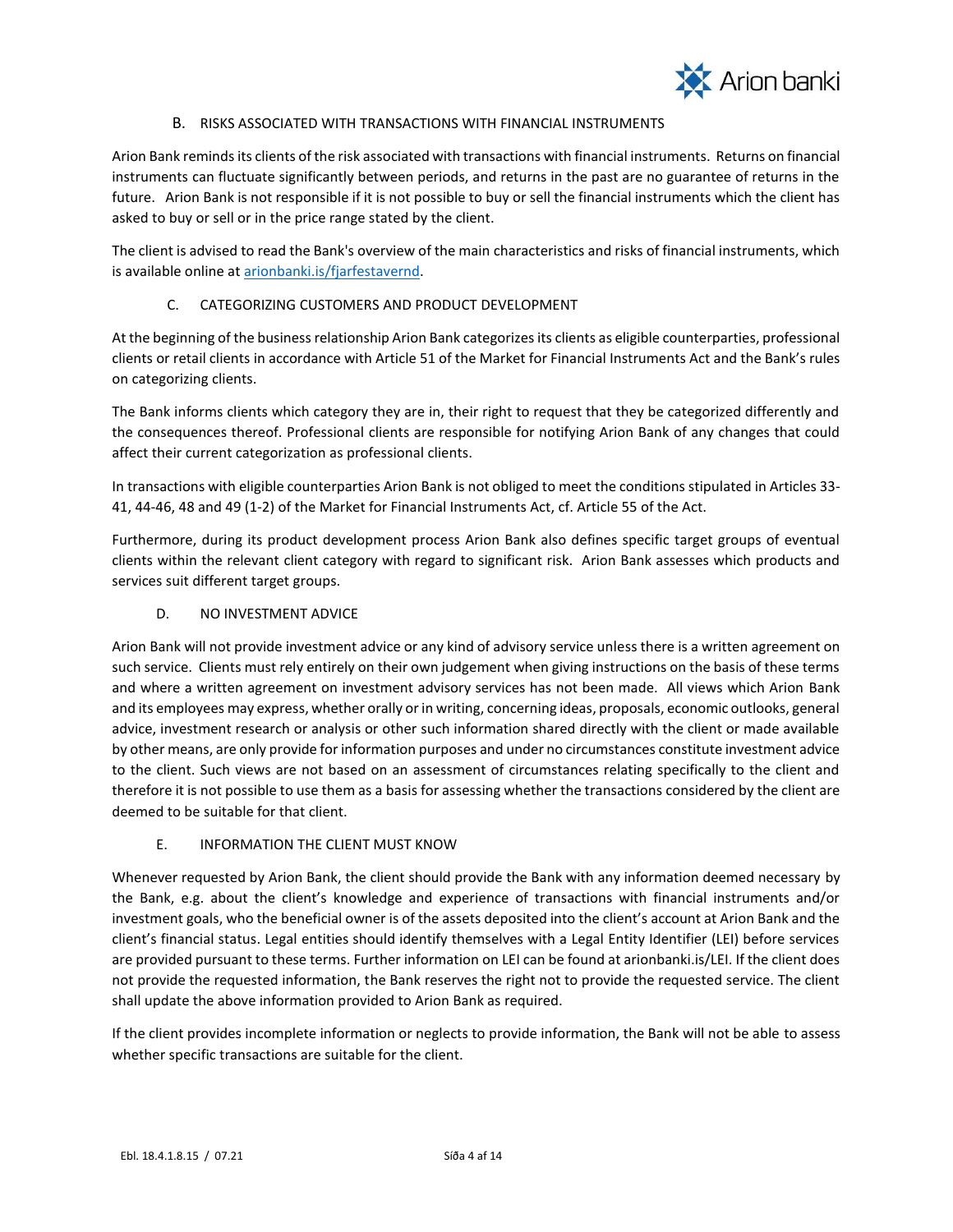

Arion Bank is not obliged, however, to assess whether individual transactions are suitable with respect to the client's knowledge and experience in the case of direct orders given by client for a transaction with non-complex financial instruments. Transactions with non-complex financial instruments are those conducted via online banking, apps or other digital means completely at the initiative and responsibility of the client and Arion Bank is not obliged to assess whether such transactions are suitable for the client.

# F. RISK ASSESSMENT BY PROFESSIONAL CLIENTS AND ELIGIBLE COUNTERPARTIES

Every time a professional client or an eligible counterparty gives Arion Bank an order, the Bank can rely on that party examining and assessing professionally all risk involved in executing the order and related transactions which subsequently take place. A risk assessment by a professional client or eligible counterparty shall, without limitation, apply to credit risk, market risk, liquidity risk, instability risk, leverage risk, interest rate risk, exchange rate risk, business, operating and insolvency risk, issuer risk, the risk of OTC trading compared with trades settled on a stock market, risk associated with contingent liabilities, risk associated with margin requirements, regulatory risk, tax risk and legal risk. The client should read all appropriate documents, e.g. information documents, terms, prospectuses or brochures, in order to obtain more information on the potential risk associated with a transaction.

# G. COSTS AND FEES

The client pays fees in accordance with Arion Bank's list of fees and charges as current at any given time and/or as agreed by the parties specifically. The list of fees and charges and an overview of fees and charges can be seen at the Bank's website <https://www.arionbanki.is/english/about-us/more/rates/> and at any branch of Arion Bank. The client confirms that it has read Arion Bank's list of fees and charges.

Once a year Arion Bank will prepare and send to the client a statement detailing all costs and charges, including those in connection with investment service and financial instruments, which do not result from underlying market risk.

Arion Bank reserves the right to provide professional clients and eligible counterparties more limited information on fees and charges than to retail clients.

Arion Bank is only permitted to pay or receive a fee in connection with investment and additional services if the fee is conducive to increasing the quality of the service, does not prevent the Bank from meeting its duties to perform honestly, fairly and professionally in line with the best interests of its clients and if the client is informed of the payment.

When providing independent financial advice, if relevant, and asset management services, Arion Bank is only permitted to receive and retain an incentive from a third party if it is a minor, non-financial reward which is conducive to improving the quality of the service and does not prevent the Bank from meeting its duties to perform honestly, fairly and professionally in line with the best interests of its clients and if the client is informed of the payment.

Arion Bank is permitted to deduct charges from any funds held by Arion Bank on the client's behalf. The Bank is therefore authorized to deduct the account of the client specified in the agreement between the parties on investment services. The charges may include any applicable tax, duties and Arion Bank's fees and all other costs of Arion Bank in connection with the client's transactions. In accordance with Arion Bank's list of fees and charges, the Bank will charge interest on any payment not paid by the due date (both before and after any judgment/ruling, if applicable) calculated at the interest rate stated in these terms (default interest) unless the client pays such charges at the time they are incurred. Furthermore, Arion Bank may, without further notice, withhold or deduct amounts from any payments, dividends, interest or any other sums whatsoever if the Bank at its sole discretion determine that it is or may be required to do so under the laws, rules or regulations of any jurisdiction. Fees may, in some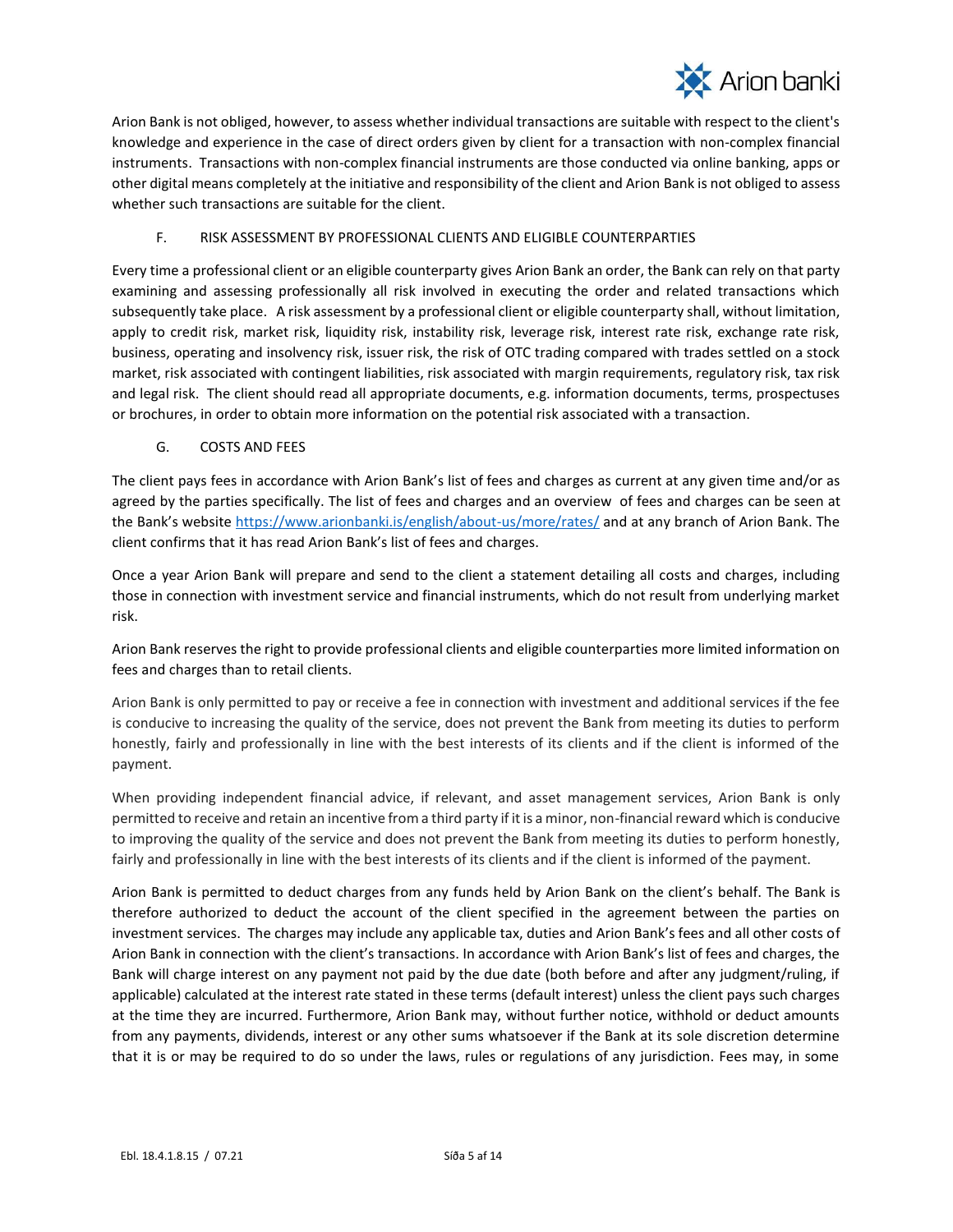

instances, by agreement between the client and Arion Bank, be higher or lower than the fees stated in the list of fees and charges.

If a cost is incurred in any other currency than ISK, whether pursuant to a judgment/ruling of any court or otherwise, the client indemnifies Arion Bank and hold it harmless from and against any cost (including costs of conversion) and loss suffered by Arion Bank as a result of receiving such amount in a currency other than the currency in which it was due.

All payments by the client under these terms shall be free and clear of and without deduction of any taxes, except to the extent that the client is required by law to make payment subject to any taxes. If any tax or amounts in respect of tax must be deducted from any amounts payable or paid by the client hereunder, the client shall pay such additional amounts as may be necessary to ensure that Arion Bank receives a net amount equal to the full amount which it would have received had payment not been made subject to tax.

In the event of a default, the client agrees to pay Arion Bank, in addition to any cost pursuant to the list of fees and charges, all costs Arion Bank is required to pay as a result of the default, e.g. due to court cases, legal fees and other charges payable by the Bank and other accumulated legal expenses in accordance with these terms.

# <span id="page-5-0"></span>**4. CLIENT ORDERS**

# A. ORDERS FROM THE CLIENT

Clients can give trade orders in writing, by telephone, fax, e-mail or other electronic means approved by the Bank.

The client's instructions must be clear and clearly expressed. The orders must contain sufficient information, including information about the client, the client's LEI in the case of a legal entity, custody account number and precise information on the proposed transaction or requested service, including the volume and purchase and sale price. The Bank reserves the right to request further information from the client before an order is executed, e.g. security information. If further information is not provided promptly, Arion Bank reserves the right to take any action considered necessary by the Bank at the expense of the client.

The client cannot demand unilaterally from Arion Bank that individual agreements are made or specific services are provided on the basis of these terms. The approval of employees of the Bank is required for the creation of all agreements and provision of all services and the Bank can at its own discretion agree to or reject a transaction with financial instruments or other services, for reasons such as if the client's orders are no difficult to understand, unclear or in violation of the law in the opinion of the Bank. The Bank is not liable for any damage the client may suffer in this case. In such cases the Bank is not required to give a reason for rejecting any transaction. Arion Bank is not obliged to confirm orders before they are executed.

Arion Bank is authorized to act on the orders given or purporting to be given by the client or any person authorized on the client's behalf without further enquiry as to the genuineness, authority or identity of the person giving or purporting to give such instructions.

If the client is a legal entity which has approved these terms, the client is deemed to have automatically granted certain employees of the legal entity authorization to enter into transactions under these terms, unless the client specifically instructs otherwise in writing to Arion Bank. These employees are authorizes signatories, the general managing director, the chief financial officer and those who have the appropriate authority according to the legal entity's articles of association or authorized signature list at any given time. Unless the client limits the authority of these employees otherwise, they shall be authorized to enter into, on the client's behalf, any kind of transactions and procure any service Arion Bank offers at any given time. If the client wishes, at a later date, to limit the authority granted herein, a written statement to that effect must be submitted to Arion Bank which takes effect when the Bank has received it.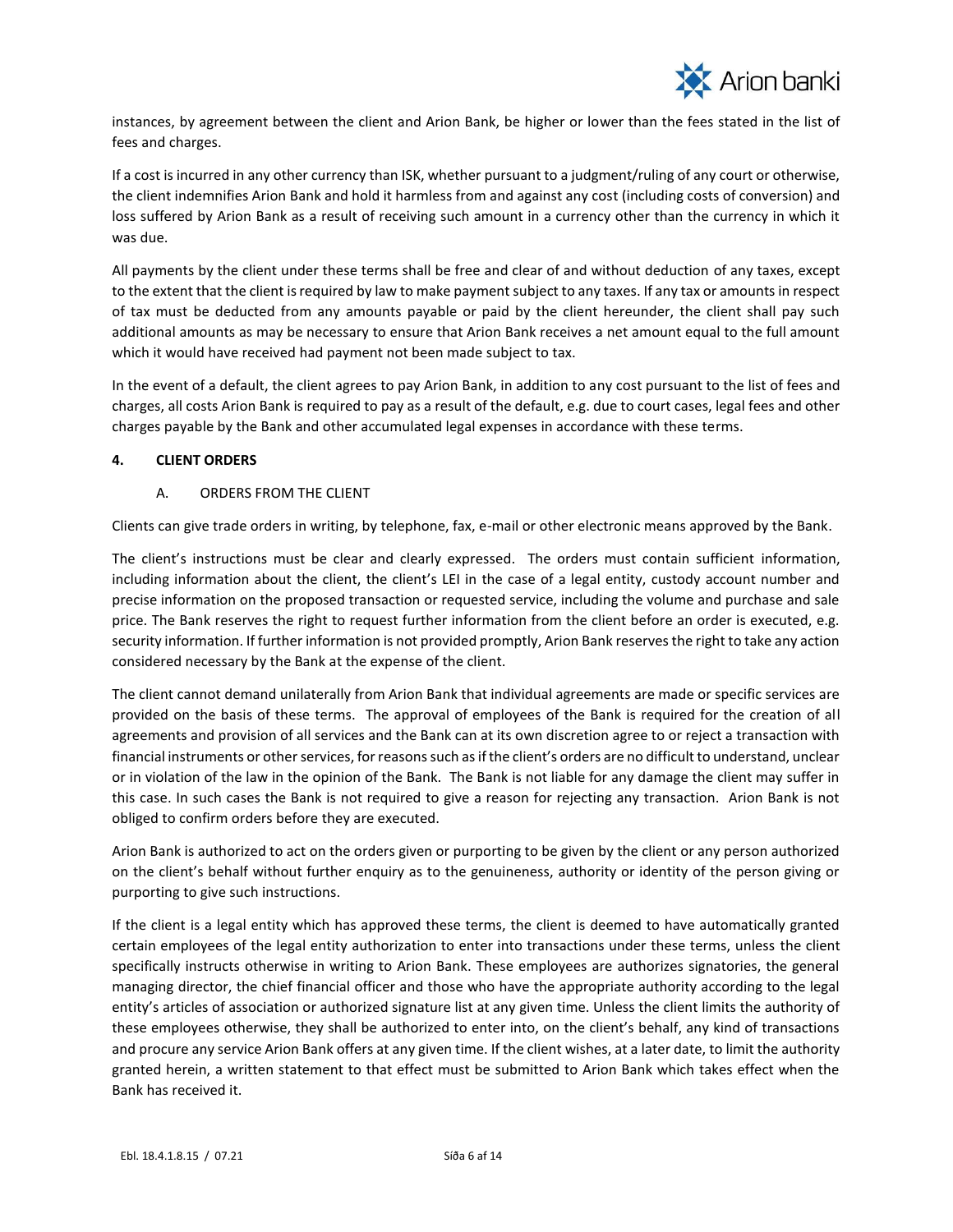

#### B. EXECUTION OF ORDERS

Arion Bank will execute the client's orders in accordance with its Order Execution Policy which apply to transactions by retail clients and professional clients. The order execution policy can be seen at arionbanki.is/fjárfestavernd. Please note that the order execution policy assumes that orders can be executed outside a trading venue. By agreeing to the terms of business for investment services the client agrees that Arion Bank is authorized to execute orders outside a trading venue and declares that it has read Arion Bank's order execution policy and agree to the rules as a whole.

# C. CONFLICTS OF INTEREST

Circumstances may arise where the interests of Arion Bank or its employees conflict with the interests of clients or the interests of clients are incompatible with the interests of other clients of the Bank.

Arion Bank has established rules on conflicts of interest to identify, prevent and handle conflicts of interest in connection with providing investment services and additional services. Arion Bank's rules on conflicts of interest can be found on the Bank's website, [arionbanki.is/fjarfestavernd.](http://www.arionbanki.is/farfestavernd)

# D. RECORDING OF COMMUNICATIONS BETWEEN CLIENT AND BANK

Telephone conversations and any kind of digital communications between the client and employees of Arion Bank in connection with the services provided under these terms may be recorded or copied, both those received and those initiated by employees, without notifying this in advance. Sounds recording and written copies are the property of the Bank. Sound recording are made in accordance with the Telecommunications Act No. 81/2003. By agreeing to these terms, the client agrees to the making of such sounds recording and written copies and that such sound recordings and/or written copies may be presented in court cases and/or used as evidence in other instances if a dispute arises concerning what occurred between parties to these terms, e.g. criteria and/or execution of transactions. In other respects Arion Bank will treat recordings of telephone conversations and recordings of other communications in the same way as other information pertaining to banking confidentiality, cf. Articles 58-60 of the Financial Undertakings Act.

# <span id="page-6-0"></span>**5. AFTER ARION BANK HAS EXECUTED THE ORDERS**

# A. NOTIFICATIONS AND CONFIRMATION

Notifications relating to agreements made and services provided on the basis of these terms and which Arion Bank is obliged to send to its clients can be presented by Arion Bank on a durable medium or on the website <https://www.arionbanki.is/markadir/fleira/fjarfestavernd/> if they contain general information.

The client should immediately state any objections to the confirmation of the execution of orders, other receipts and statements if deemed necessary. If the client has not objected to the confirmation, receipt or statement in writing within two days of the date on such documents, the Bank deems such confirmations, receipts and statements to contain the correct information, unless there are obvious mistakes. The Bank reserves the right to make corrections to reflect with the real position of the client's assets and liabilities. Any such mistakes will be corrected and notification will be sent to the client.

Arion Bank's records, unless proven to be wrong, will be evidence of the client's dealings with the Bank in connection with the services provided under these terms.

In accordance with the law and regulations, Arion Bank may agree to another arrangement for notifications and confirmations in the case of eligible counterparties.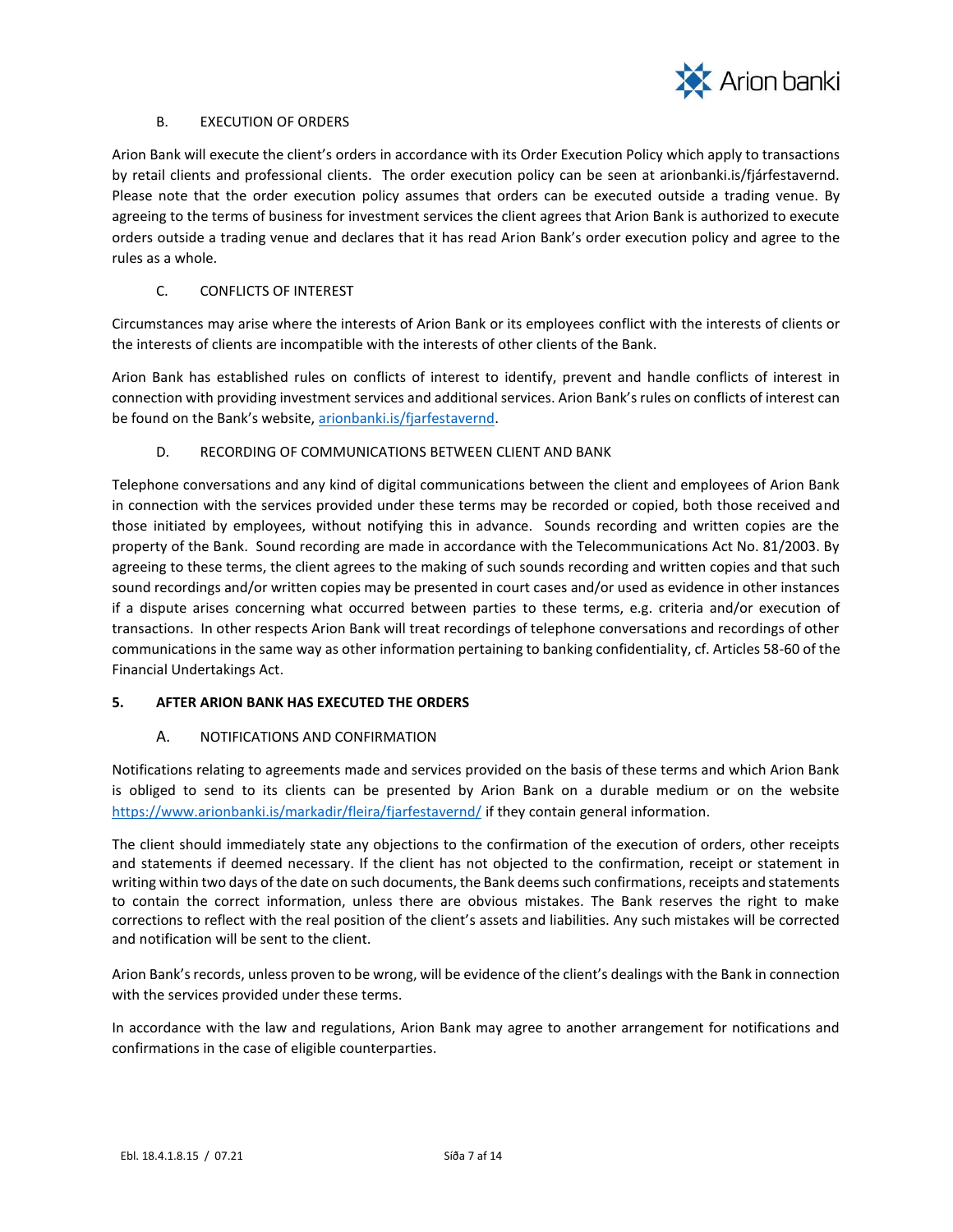

# B. INFORMATION TO THE AUTHORITIES AND OTHER BODIES

Arion Bank may be obliged by law to share information on client orders, their execution, related transactions or the client's position with the relevant authorities or other bodies (in some cases publicly). By confirming these general terms of business for investment services, the client agrees to the sharing of such information. Similarly, the client confirms and agrees to be responsible for ensuring that it perform all obligations incumbent on it in accordance with the law and regulations on the sharing of information on orders, their execution, related transactions and the client's position. Arion Bank will not share information on transactions which the client is required to share by law.

# C. SETTLEMENT AND PAYMENT

Transactions are settled on a settlement date which is determined by the venue and type of transaction. The client is encouraged to read the applicable rules at any given time.

Upon settling the sale of financial instruments, accrued charges, costs and fees for the transaction are deducted from the payment unless otherwise verifiably agreed. Furthermore, accrued charges, costs and fees should be added to the payment when the client is buying a financial instrument.

The client is responsible for ensuring that the financial instruments or financial assets which it is obliged to deliver on the settlement date are in the specified account when the transaction is executed. The client is responsible for any damage that the Bank may sustain if the financial instruments or financial assets pursuant to the above are not in place.

Arion Bank has a lien over all financial instruments and financial assets in a custody account for payments to which the Bank is entitled from the client in relation to transactions with financial instruments and which are due and payable. Arion Bank is authorized to sell the financial instruments and other financial assets which it has a lien over to cover payment of all such debts, interest and associated costs. Arion Bank is exclusively authorized to debit the account specified in the agreement between the parties on investment services to collect due payments in respect of transactions with financial instruments.

When the client invests in financial instruments and there are insufficient funds in the client's account to complete the purchase on the day of settlement and no special grace period has been agreed upon between the parties, Arion Bank is authorized to sell the financial instruments in question as the Bank sees fit. The Bank has a claim against the client for any difference between the buying price and selling price of the financial instrument in question, plus costs.

In cases where Arion Bank executes a client's orders pertaining to one or more financial instrument on the basis of these terms and the client in question does not have a custody account at the Bank, Arion Bank is deemed to own those financial instruments which have been acquired until the client has paid the purchase price and all charges to which the Bank may be entitled in respect of the transaction. If the client has not paid the purchase price or charges in connection with the transaction on the settlement date and no special grace period has been agreed upon between the parties, the Bank is not obliged to deliver the financial instruments in question to the client. In such cases Arion Bank is authorized to sell the financial instruments in question as Arion Bank sees fit. The Bank has a claim against the client for any difference between the buying price and selling price of the financial instrument in question, plus costs.

# <span id="page-7-0"></span>**6. CUSTODY OF ASSETS**

When assets are transferred to Arion Bank or when a business relationship with Arion Bank commences, a custody account is opened in the name of the client and the financial instruments purchased where Arion Bank is an intermediary should be in the custody of the Bank, unless otherwise agreed. The client can request that other financial instruments in its possession be transferred to the custody of Arion Bank. Arion Bank is responsible for the custody of financial instruments and other valuables for the client pursuant to these terms. Arion Bank shall keep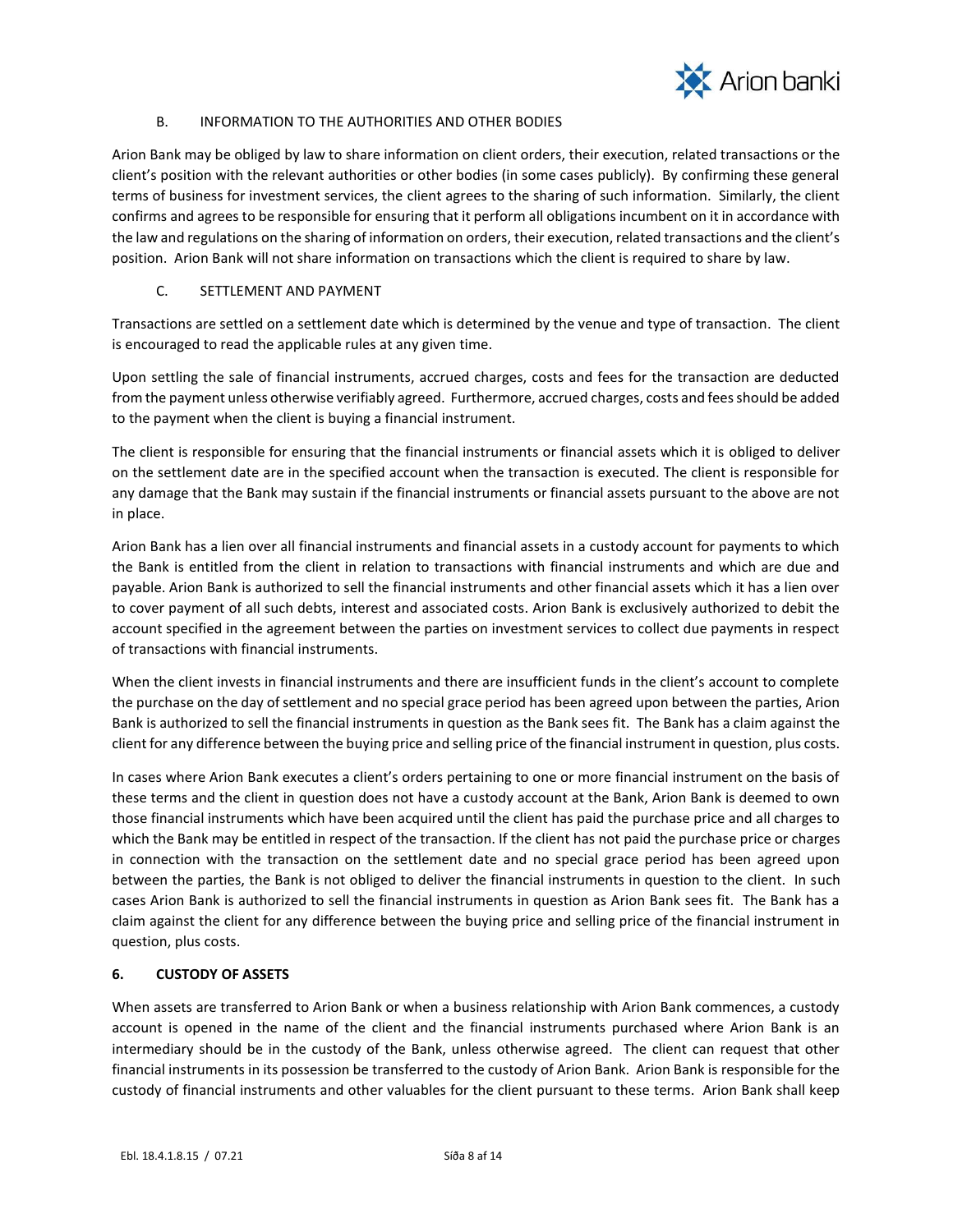

the financial instruments and other financial assets of the client securely separated from the Bank's assets and it must always be possible to separate assets which the Bank is keeping for one client from assets which it is keeping for any other client and from the Bank's own assets. Arion Bank invests in accordance with client orders as specified in these terms.

Arion Bank is authorized to appoint a third party, on behalf of the Bank, to manage the custody of financial instruments and other financial assets of the client, the settlement of transactions and connected business. In cases where financial instruments are listed on a securities market outside Iceland, Arion Bank is authorized to outsource custody and settlement services to a third party which may be located outside the European Economic Area. The legal relationship between Arion Bank and the client remains unchanged even if the Bank exercises this authority.

Arion Bank is authorized to refuse to make a payment from a client's custody account, if the client owes charges or fees in respect of services provided or if it seems that the Bank may have netting rights with respect to the client's assets, cf. Articles 8 and 9 of these terms The Bank is also authorized to refuse to make a payment from a client's custody account, if there is any suspicion that the account is being misused or it seems that that the client may become insolvent if the payment is made. Arion Bank will inform the client of any such refusal as quickly as possible.

# <span id="page-8-0"></span>**7. COLLATERAL**

# a) Collateral for transactions and additional collateral

If Arion Bank requests that collateral be provided for a transaction, the client must provide collateral which Arion Bank considers sufficient each time. The Bank is entitled at any time to demand collateral which it considers as sufficient at any given time, and it has this right even though collateral has not previously been demanded. The Bank can at any time demand additional collateral if it deems the collateral insufficient, and this may be because the collateral value of the pledged assets has decreased in the opinion of the Bank or because of market conditions. The client furthermore undertakes to sign a special pledge agreement, security agreement or other comparable document if so requested. The Bank can at its own discretion assess the value of the provided collateral and decide whether it is sufficient.

If the client provides assets in a custody account as collateral, the custody account shall be at Arion Bank, unless otherwise agreed. Collateral provided by the client in the form of electronic shares shall be pledged in the client's ISD (Icelandic Securities Depository) account which is connected to the client's custody account at Arion Bank. If the client provides financial instruments in physical format as collateral, the financial instruments shall be in the custody of Arion Bank. If such financial instruments are later registered electronically, the client's approval of these terms also grants Arion Bank the authorization to open an ISD account in the client's name and to transfer the financial instruments into this account. If collateral for transactions has been provided, the client is not entitled to transfer this collateral without the approval of Arion Bank.

If the Bank demands that the collateral value shall always be above a specified minimum, whether based on the value of the pledged assets or the value of those agreements they are designed to secure and the collateral value falls below the specified minimum, the client must provide additional collateral so that the specified minimum will be reached again within the timeframe specified by the Bank.

Arion Bank reserves the right to regularly assess the collateral value of the assets provided as collateral. This collateral value of assets may be different from their market value at any given time and the value is estimated in accordance with internal rules at Arion Bank. This estimate forms the basis for assessing collateral value unless otherwise agreed. The Bank reserves the right to regularly review its internal rules. Arion Bank is, however, under no circumstances, obliged to call for further collateral or additional collateral from the client. The client shall monitor the market value of the collateral it has provided Arion Bank with at any given time and ensure that the collateral is sufficient to meets the client's obligations to Arion Bank. The client can always provide more collateral than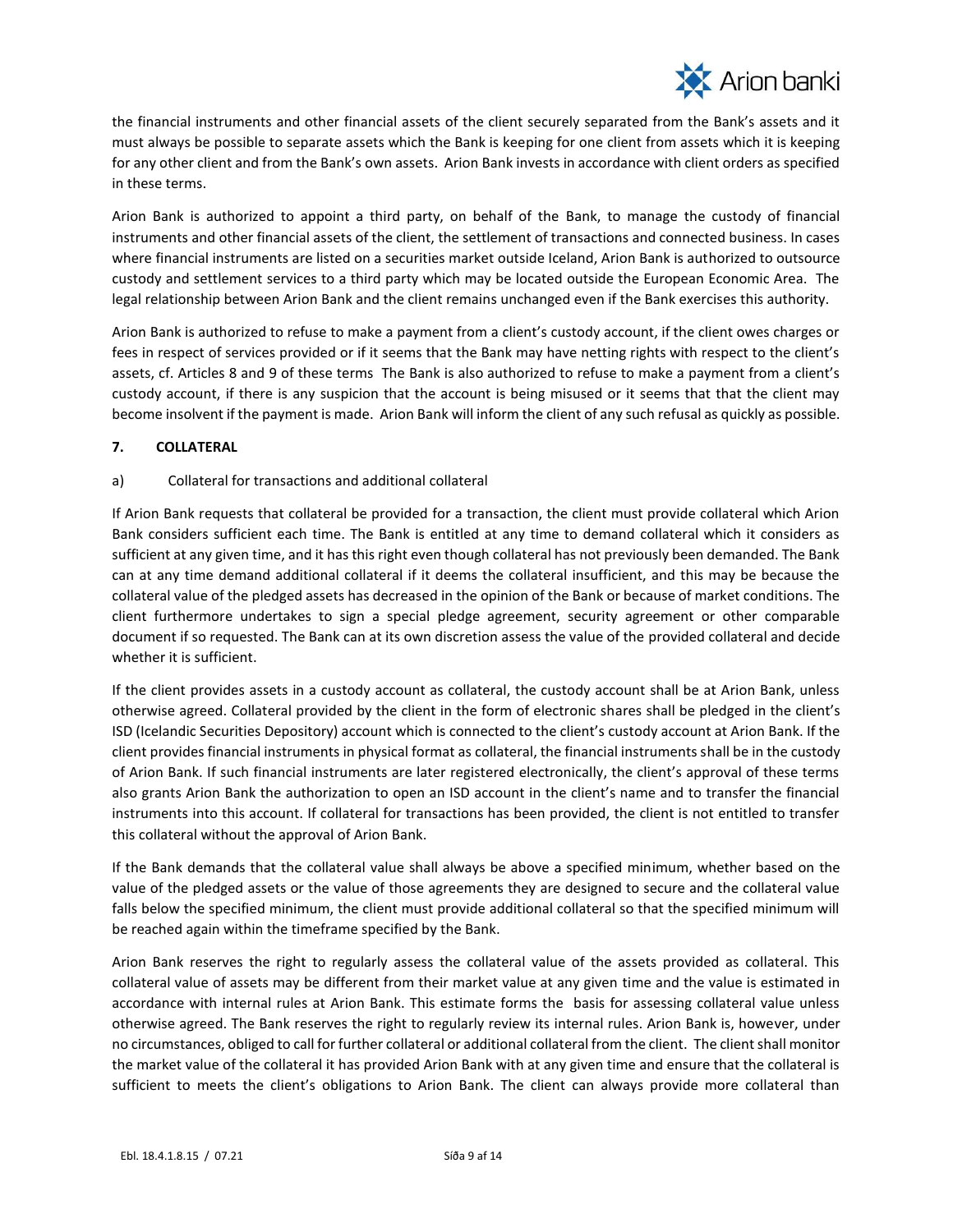

demanded by the Bank. If the market value of the financial instruments provided as collateral suddenly decreases and consequently, in the opinion of Arion Bank, the client cannot meet its obligations with respect to the collateral provided, Arion Bank can sell, without prior notice, all or some of the client's financial instruments which have been provided as collateral.

b) Time limits

Should Arion Bank demand collateral or additional collateral, the client must provide sufficient collateral within five (5) business days of such a demand being made, unless otherwise agreed. The Bank is, however, authorized to set a shorter time limit, request collateral on the same day, or shorten a previously agreed time limit if necessitated by changes to market conditions. If sufficient collateral/additional collateral is not provided within the specified time limit, it constitutes an event of default, cf. Article 9 of these terms.

# <span id="page-9-0"></span>**8. NETTING**

The following provisions apply to netting in derivative transactions:

- 1. If contracts covered by these terms involve mutual obligations which must be completed in the same payment on the same day, e.g. same currency or same kind of financial instrument, the Bank can decide to net the obligations so that only the difference, if any, is paid.
- 2. If contracts covered by these terms involve mutual obligations which must be completed on the same day but not in the same payment, the Bank can nevertheless net the obligations so that only the difference, if any, is paid. If payments are not in the same currency, the Bank can convert the payment into Icelandic krónur or another currency before netting takes place.
- 3. If the client's obligations according to a contract covered by these terms are called due and payable, cf. Article 9, Arion Bank can use netting in respect of claims pursuant to all contracts covered by these terms so that the profit and loss of each party will be settled in a single action, and only the difference, if any, will be due for payment. This does not limit the Bank's right to net that payment against other obligations which the client may have with Arion Bank.

Settlement, according to this article, i.e. the valuation of financial instruments and conversion, shall be carried out in accordance with Article 9 d. If Arion Bank decides to use netting, Arion Bank will notify the client of this with at least five (5) business days' notice, unless otherwise agreed, or if Arion Bank believes there is reason to reduce this time period.

#### <span id="page-9-1"></span>**9. EVENTS OF DEFAULT ETC.**

#### a) Minor default

If the client does not fulfil its obligations in accordance with these terms, or agreements which refer to these terms, and this default is not considered major, the client has five (5) working days to correct the events which resulted in the default. This time limit shall be counted from the time when the default began. If the client has not remedied the default pursuant to this article within the specified time, it is considered a major default, cf. section b of this article.

#### b) Major default

In the case of a major default, Arion Bank is permitted, but not obliged, to call the client's obligations to the Bank due and payable. In such case Arion Bank is permitted to use netting to the extent described in Article 8.

The Bank is permitted to call due and payable or close a contract and/or contracts without notice when the client seriously defaults on its obligations. Termination with a reverse contract which eliminates total market risk shall take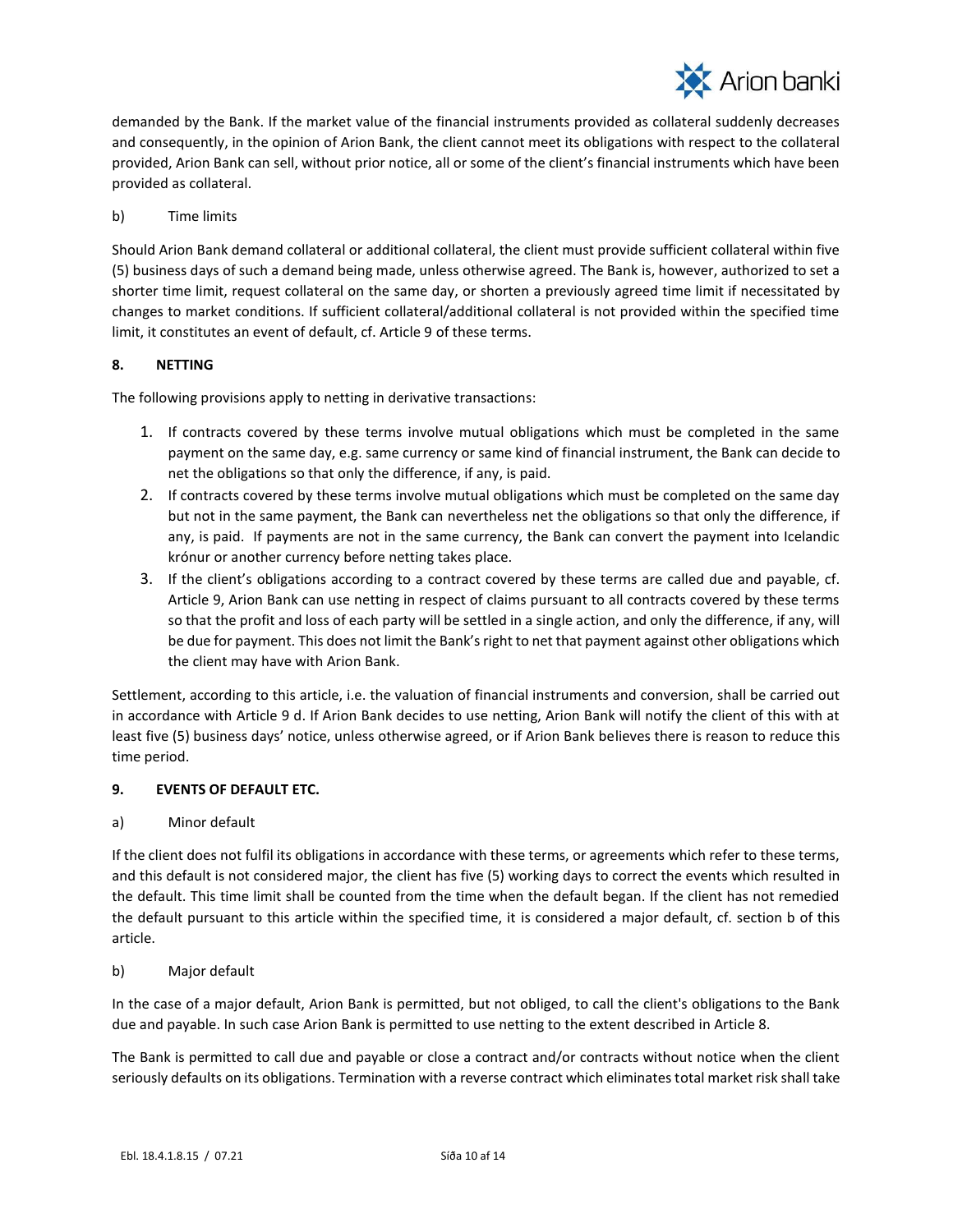

place at a normal price with respect to the market value of the financial instruments and other financial assets of the client, market interest rates, and the terms available to the client at any given time. When calculating profit/loss, market conditions on the date the contract is called due and payable are taken into account.

The following events shall always be considered as major defaults in this context:

- The client has not remedied a minor default within five business days.
- If the client has defaulted on other obligations to the Bank than those covered by these terms, and has not remedied these defaults within five working days of the default commencing, or is repeatedly defaulting with Arion Bank.
- If the client does not provide sufficient collateral/additional collateral within the specified time limit, cf. Article 7 or the client's loss from the contracts exceeds 80% of the market value of the collateral, unless otherwise agreed.
- If original copies of contracts have not been delivered to us within five working days of the date on the contract, or before the due date if this is within this time limit.
- If (i) the client is ordered to pay a monetary debt which has been entered in the defaulting debtors' database, (ii) attachment is made on the client's property, (iii) the client applies for cessation of payments, (iv) the client enters into a composition agreement, (v) the client requests to or enters into any agreements with general creditors on the partial cancellation of debt, (vi) a petition is made for the client's bankruptcy (or law permits or demands that such a petition is made), (vii) a request is made for the forced sale of the client's assets or (viii) there is a likelihood in the opinion of Arion Bank that the client will not be able to meet its obligations in accordance with these terms.
- If the client has neglected its obligation to inform and report in accordance with these terms, or any other special terms of Arion Bank, laws or other regulatory acts.
- If the client, which is a legal entity, ceases business.

#### c) Notifications

Arion Bank will inform the client when its obligations have been called due and payable or a contract/contracts have been terminated as a result of major default.

If a contract is terminated or the client defaults on a payment on the due date, the Bank will send the client notification, including the Bank's calculation of the amount which must be paid and, depending on the circumstances, the value of the collateral which has been enforced. The notification shall be sent no later than fifteen days from the due date, the day on which the amount was called due, or the day on which the collateral was enforced.

The client undertakes to inform Arion Bank immediately of all existing or foreseeable events of default according to these terms and terms and agreements connected to them.

#### d) Methods of settlement, valuation and currency translation

In the event of netting, calling a contract/contracts due and payable or terminating a contract/contracts, Arion Bank calculates the client's profit/loss on the contract/contracts in question and the market value of the collateral. Arion Bank will send the client this calculation no later than fifteen days after the contract/contracts has been called due and payable or terminated.

Assessments of the market value of financial instruments which have been admitted to trading on a regulated securities market shall be based on the closing price on the relevant market one day before the assessment is made. If price formation on that day was unusual in the opinion of Arion Bank, it is permitted to base the valuation on the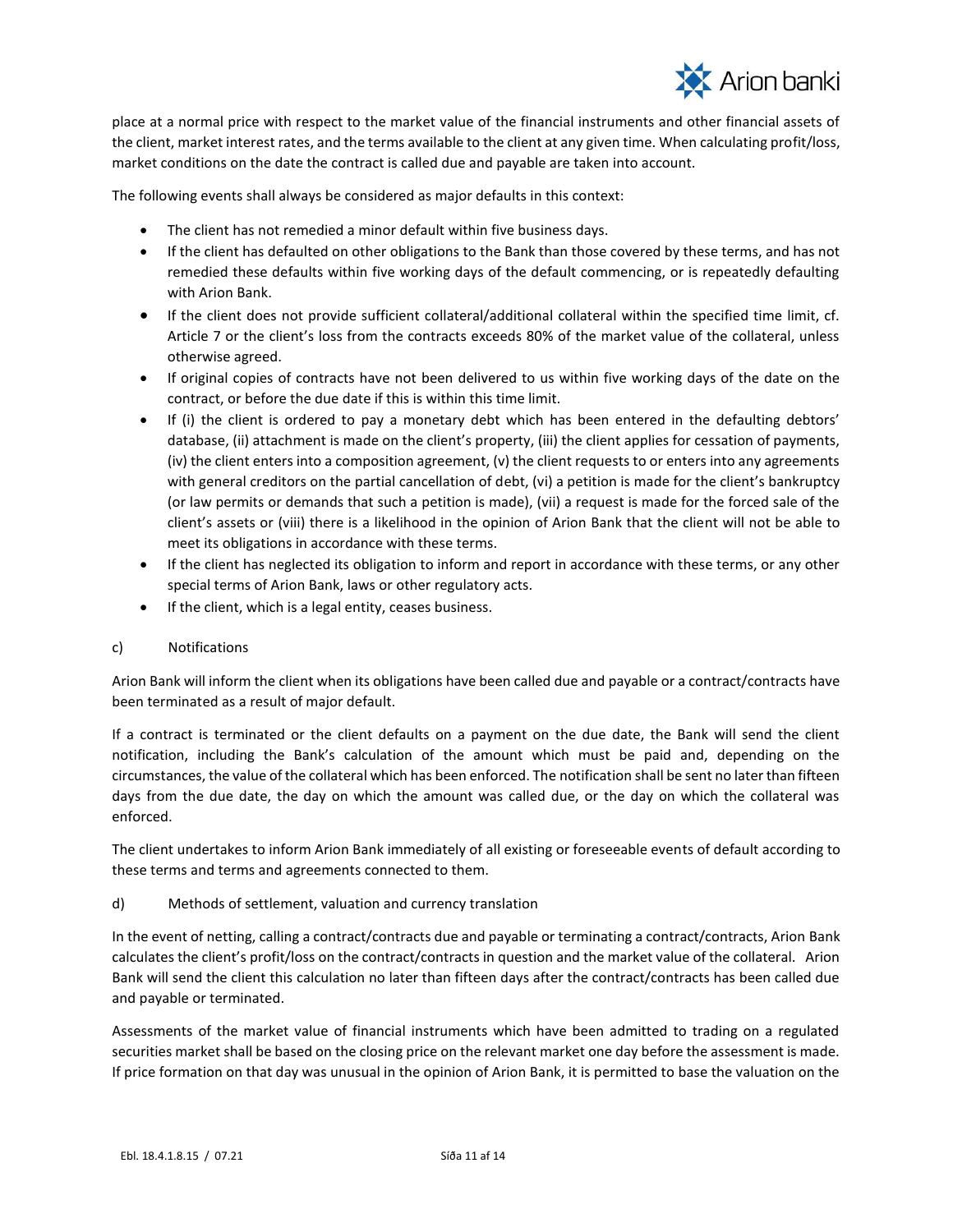

closing price over several business days and take into account the turnover of financial instruments on individual days.

Arion Bank is always permitted, but not obliged, to convert defaulted debts in foreign currencies into Icelandic króna on the date the debt is called due and payable or, according to circumstances, on the due date of the debt or later. In such cases the buying rate of the Central Bank of Iceland at 11:00 a.m. on the settlement date shall be used as a reference.

# e) Default interest

The client shall pay penalty interest on the debts to the Bank in accordance with the decision of the Central Bank of Iceland at any given time, on penalty interest base and default surcharge, cf. Article 6 (1) of the Interest and Indexation Act No. 38/2001, on the due amount from the due date/date the debt was called due and payable until the payment date, irrespective of whether debts are in Icelandic krónur, have been converted into Icelandic krónur or are in a foreign currency.

Unpaid default interest will be added to the principal debt every twelve months, the first time being twelve months after the first day of default, regardless of whether it is in Icelandic krónur, converted into Icelandic krónur or a foreign currency.

# f) Costs

In the case of default on the part of the client, the client undertakes to pay Arion Bank, in addition to the costs specified in the list of fees and charges, the following costs: all costs which the Bank must pay because of the default, the costs of any court proceedings or other court costs, legal fees or other expenses to be paid by Arion Bank, and other legal expenses incurred in collection.

#### g) Debiting

If a debt is not settled on its due date or, as applicable, the date on which the debt is called due and payable, Arion Bank is authorized to debit the client's account at Arion Bank and thereby settle the debt, if possible in the currency of the debt. The due date is determined either by agreement or according to general practice.

#### h) Power of enforcement

If the client's obligations are called due and payable or a contract/contracts is/are terminated, in part or in whole, Arion Bank is authorized, without any prior warning, to seek enforcement of the collateral which the client has provided in the manner chosen by Arion Bank, including by selling financial instruments without forced sale. The Bank may choose whether to seek enforcement of all the collateral or only a part thereof, and in which order this is carried out.

#### <span id="page-11-0"></span>**10. LIMITED LIABILITY**

Neither Arion Bank, its directors or other employees, or representatives of the Bank shall be liable for any damage, costs or expenses, incurred by the client due to transactions or agreements made on the basis of these terms (including where Arion Bank has declined to enter into a proposed transaction) on account of negligence, unless such loss is a generally foreseeable or direct consequence of gross negligence, wilful default or fraud on the part of Arion Bank. In no circumstance shall liability include losses suffered by the client or any third party for any special damage, or loss of profits or loss of goodwill or loss of business opportunity arising under or in connection with these terms, whether arising out of negligence, breach of contract, misrepresentation or otherwise.

Arion Bank does not accept responsibility for any loss or damage which arises from or is attributable to any acts, events, omissions or accidents which can be regarded as being beyond the Bank's control, including, but not limited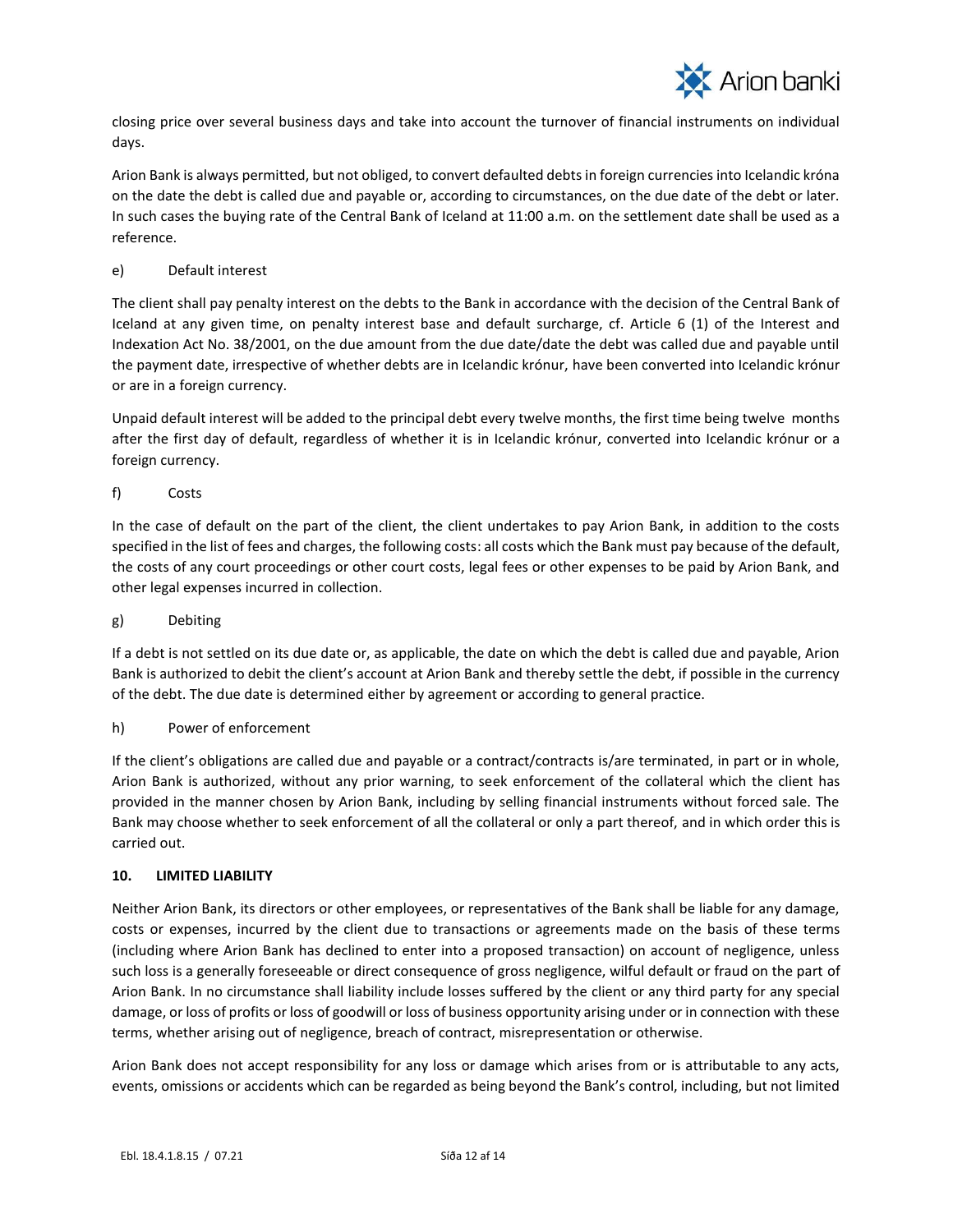

to, any breakdown, malfunction or failure of communications or computer equipment, natural disaster, war, terrorism, malicious damage, civil unrest, epidemics, strikes, acts, regulations or instructions by any governmental or supra national bodies or authorities.

Arion Bank is not for responsible for notifying the client of the position of contracts or their closure at a specific threshold or event, unless a special agreement has been made to this effect or if it is required by law. It is therefore the client's responsibility to monitor the position and development of the contracts made with Arion Bank.

Market conditions can change greatly over a short period of time and Arion Bank cannot guarantee that it will be possible to process the client's trading order at the requested price. Arion Bank does not take responsibility for any damage, which the client may sustain, if the trading orders are processed at a less favourable price than assumed by the client at the time the orders were given, e.g. due to changes to the price during the time it takes to process the trade order. Arion Bank is not responsible for financial instruments yielding the return expected by the Bank or the client, or for the exchange rate developing as expected by the Bank or the client. Arion Bank is also not responsible for any damage or loss resulting directly or indirectly from information from, or actions by, third parties or from the Bank's legal obligations.

The client is responsible, among other things, for the tax-related, legal or accounting aspects relating to transactions and services pursuant to these terms and is encouraged to seek independent advice on these matter as the client considers appropriate.

# <span id="page-12-0"></span>**11. TERMINATION**

The client is permitted to terminate its business relationship with Arion Bank without notice. Arion Bank can terminate its business relationship with the client with four weeks' notice. However, Arion Bank is permitted to terminate the business relationship without notice if the client has seriously violated these terms, is found guilty of fraudulent conduct or does anything else to contravene honest and standard business practices in the opinion of the Bank.

Financial instruments and other assets owned by the client shall be delivered to the client at the end of the period of notice and the custody account closed upon settlement of costs incurred. If the contractual relationship is terminated without notice, Arion Bank shall deliver all assets as quickly as possible and close the custody account upon settlement of costs incurred. If the client provides Arion Bank with insufficient information or does not take necessary measures to enable Arion Bank to deliver the assets, the Bank will administer the assets on behalf of the client and at the client's expense, pursuant to these terms, until the client has taken the appropriate measures.

#### <span id="page-12-1"></span>**12. LEGISLATION AND LEGAL VENUE**

These terms as well as agreements made on the basis of these terms, unless otherwise specified, are subject to and governed by Icelandic law.

Should a dispute arise from these terms, the parties will seek to resolve the dispute in amicable fashion. The client can request from Arion Bank information on available legal or administrative resources, such as the Complaints Committee on Transactions with Financial Undertakings which is located at the Financial Supervisory Authority of the Central Bank of Iceland. Further information on the Committee can be found at the FSA's website, www.sedlabanki.is. Any legal proceedings arising from these terms shall be heard by Reykjavík District Court.

The client irrevocably waives to the fullest extent permitted by applicable law, with respect to itself, revenues and assets (irrespective of their use or intended use) all immunity on the grounds of sovereignty or other similar grounds from (i) suit, (ii) jurisdiction of any court, (iii) relief by way of injunction, order for specific performance or for recovery of property, (iv) attachment of the client's assets (whether before or after judgment) and (v) execution or enforcement of any judgment to which the client or its revenues or assets might otherwise be entitled in any